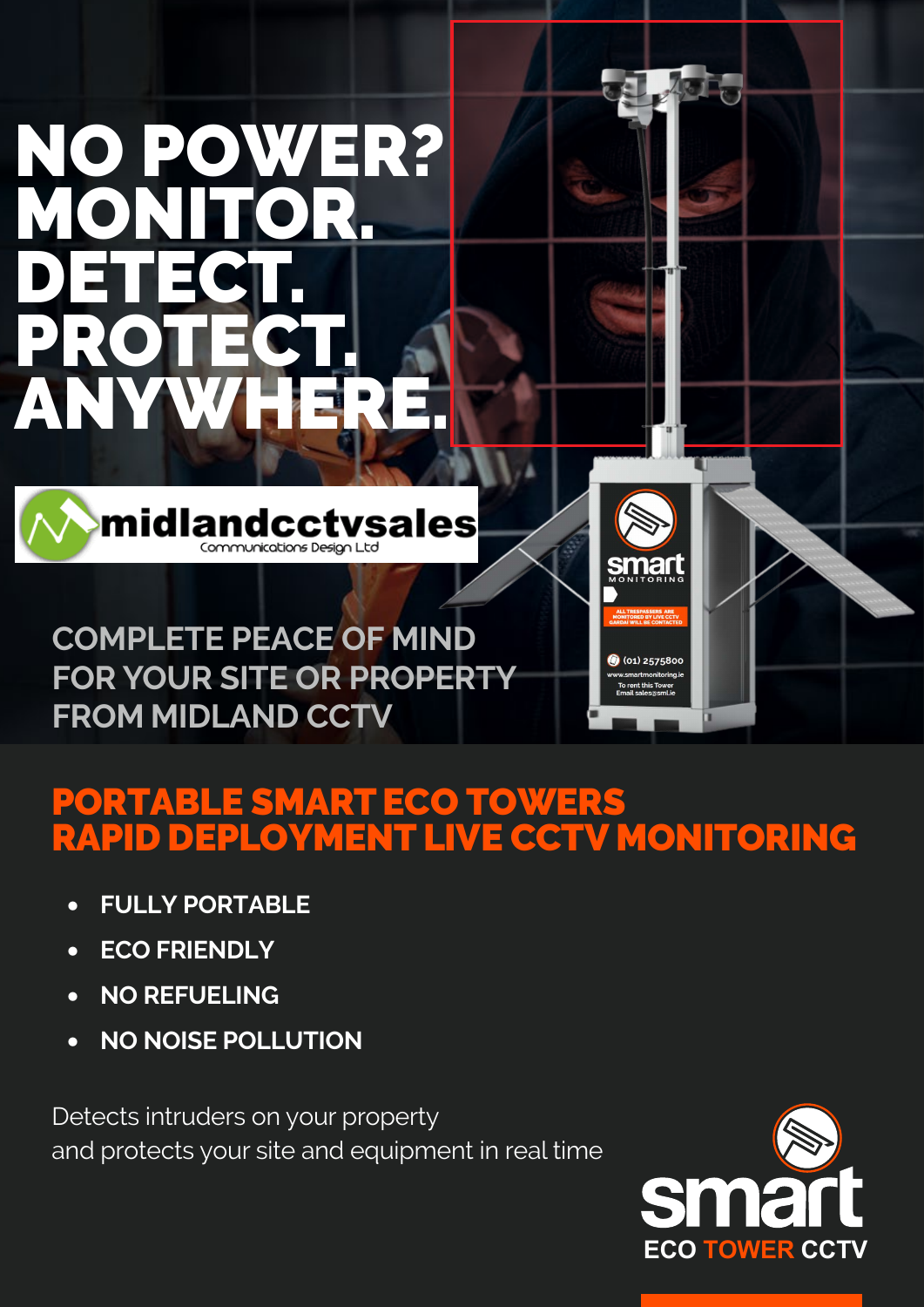## HOW IT WORKS



With **NO POWER REQUIRED** on your site our fully portable **Smart ECO Tower CCTV** solution can be rapidly deployed **ANYWHERE**. Recording activity 24 hours a day, it provides a live video detection & verification feed directly to our own monitoring centre. When a CCTV video alarm is activated by someone moving in front of any of the tower cameras our controllers will view your site or premises live to verify any obvious risk to your property or equipment.

Our **Smart ECO Tower CCTV** solution allows our controllers to relay a **LIVE AUDIO WARNING** to the threat in real time. In the event that trespassers are on site then our controllers can contact your key holders and the Gardaí immediately ensuring the fastest possible response.



OUR ECO TOWERS COME FULLY MONITORED **MAINTAINED FOR JUST ONE WEEKLY RATE**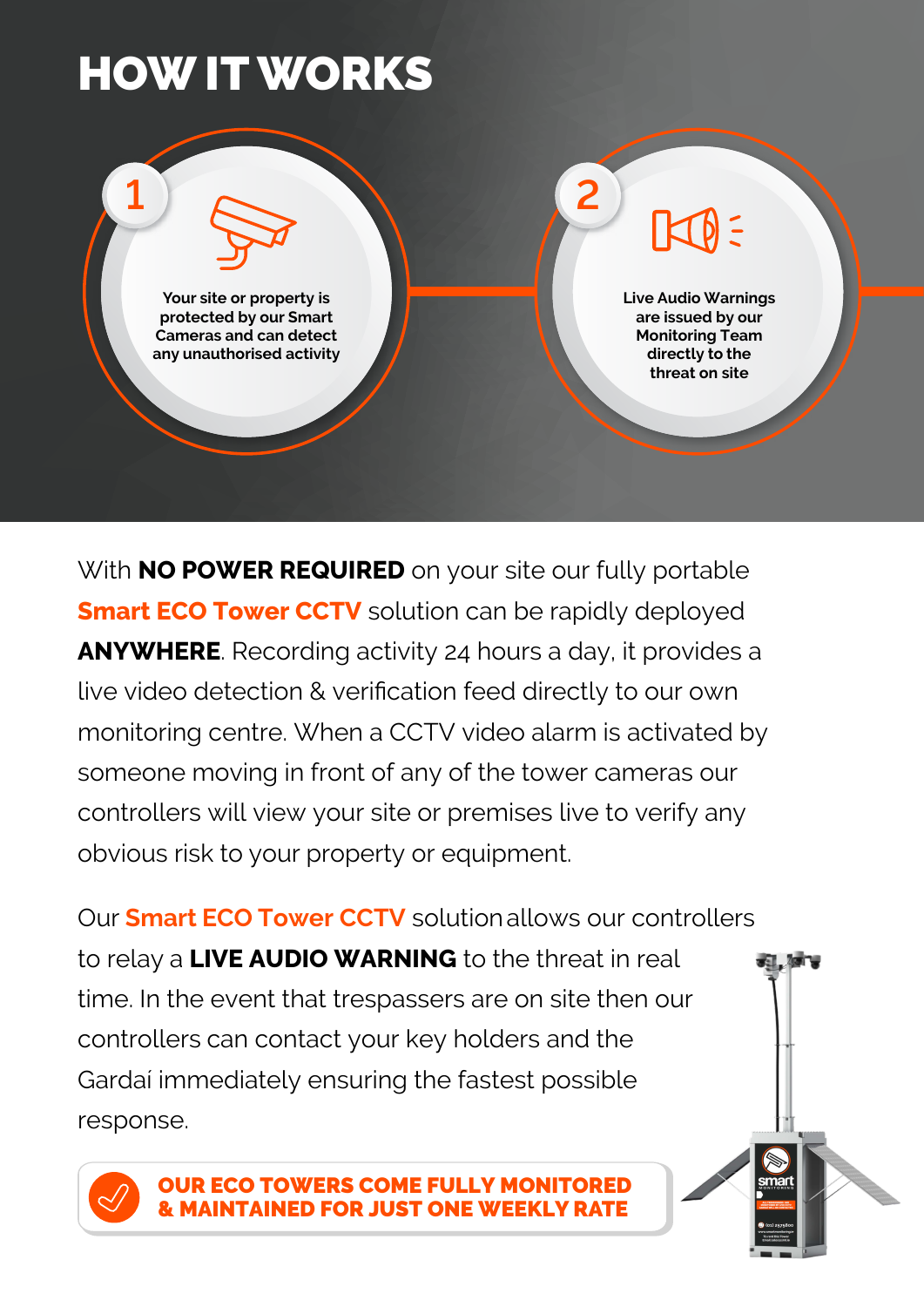

- **» NO Capital Outlay**  We will take away the burden of any initial capital cost from you – **Just One Weekly Rate** covers all Maintenance & Monitoring
- **» NO Power Required**  ECO friendly Solar powered Towers with no need for constant refuelling
- **» NO Noise Pollution**  Silent running with no generator noise to disrupt neighbours
- **» Protect your site and equipment**  Remote CCTV Monitoring can **detect intruders on your property** as soon as our smart cameras detect their movement
- **» Live Audio Interventions** from our specialist controllers could prevent intruders from committing any more criminal offences or damage to your site, property, or equipment
- **»** Our award winning **Calipsa** Artificial Intelligence Platform **eliminates up to 98% of false alarm** activations from **ALL** sites guaranteeing you the fastest possible live controller response to your property
- **» Live system performance diagnostics** means we know if there is a problem with communication or any equipment
- **»** Smart Monitoring is **fully Irish owned** and is Ireland's leading monitoring centre **protecting over 35,000 properties** in Ireland today



#### CONTACT MIDLAND CCTV ON:

**info@midlandcctvsales.ie**

 **043 334 1906**